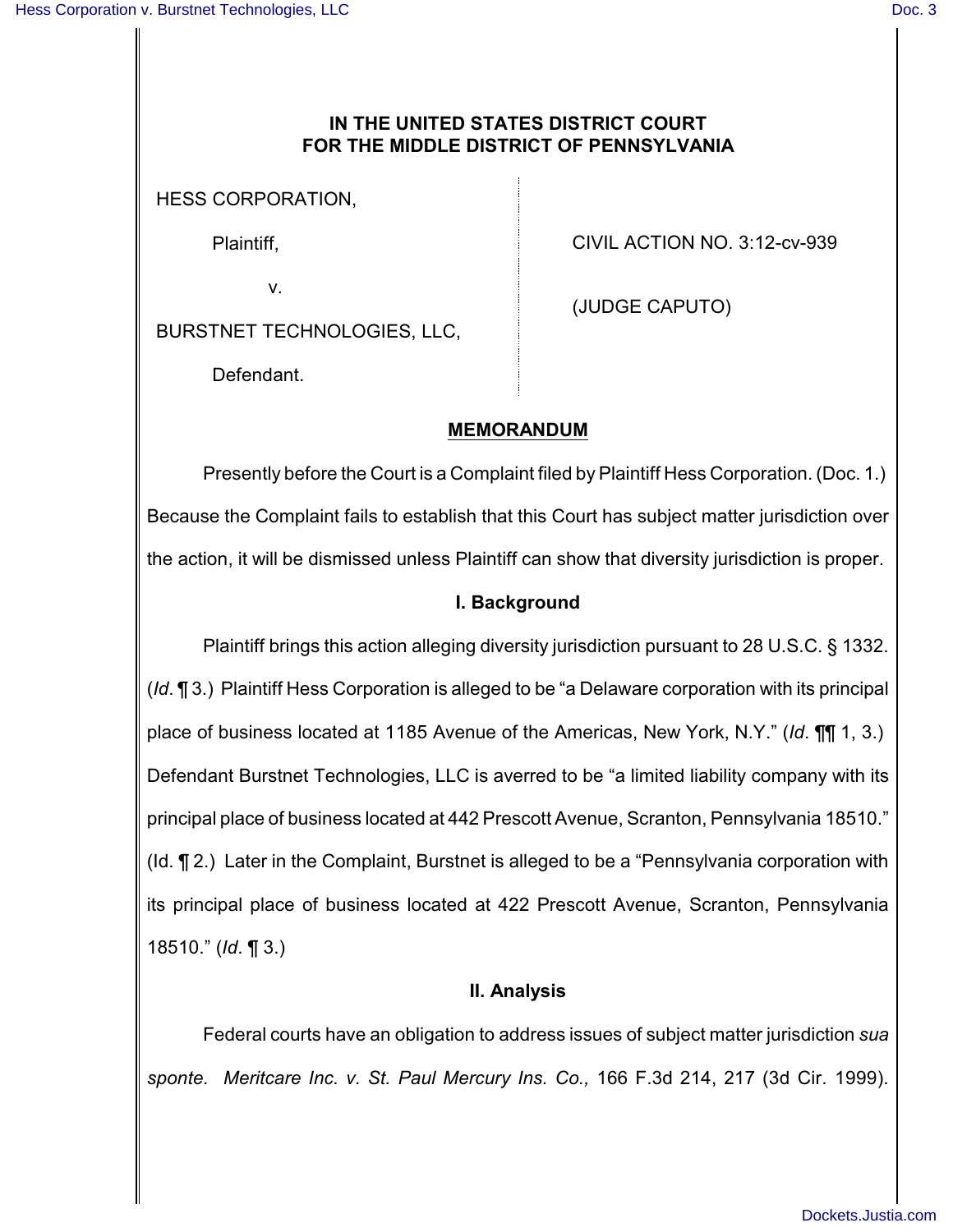Section 1332(a)(1) gives district courts original jurisdiction to hear cases where the matter in controversy exceeds the value of seventy-five thousand dollars (\$75,000) and is between citizens of different states. In order for such jurisdiction to exist, there must be complete diversity, meaning that each defendant must be a citizen of a different state from each plaintiff. *Owen Equip. & Erection Co. v. Kroger*, 437 U.S. 365, 373 (1978). Of course, "[t]he person asserting jurisdiction bears the burden of showing that the case is properly before the court at all stages of the litigation." *Packard v. Provident Nat'l Bank*, 994 F.2d 1039, 1045 (3d Cir. 1993).

"It is . . . well established that when jurisdiction depends upon diverse citizenship the absence of sufficient averments or of facts in the record showing such required diversity of citizenship is fatal and cannot be overlooked by the court, even if the parties fail to call attention to the defect, or consent that it may be waived." *Thomas v. Bd. of Trs.*, 195 U.S. 207, 211 (1904). Moreover, "[w]hen the foundation of federal authority is, in a particular instance, open to question, it is incumbent upon the courts to resolve such doubts, one way or the other, before proceeding to a disposition of the merits." *Carlsberg Res. Corp. v. Cambria Sav. & Loan Ass'n*, 554 F.2d 1254, 1256 (3d Cir. 1977); *see also* Fed R. Civ. P. 12(h)(3).

In this matter, Plaintiff's Complaint fails to demonstrate the requirements of federal subject matter jurisdiction because it insufficiently alleges the citizenship of the Limited Liability Company. The Complaint alleges that Burstnet Technologies, LLC is "a limited liability company with its principal place of business located at 422 Prescott Avenue, Scranton, Pennsylvania." (Doc. 1,  $\P$  2.) This is the sort of pleading which would be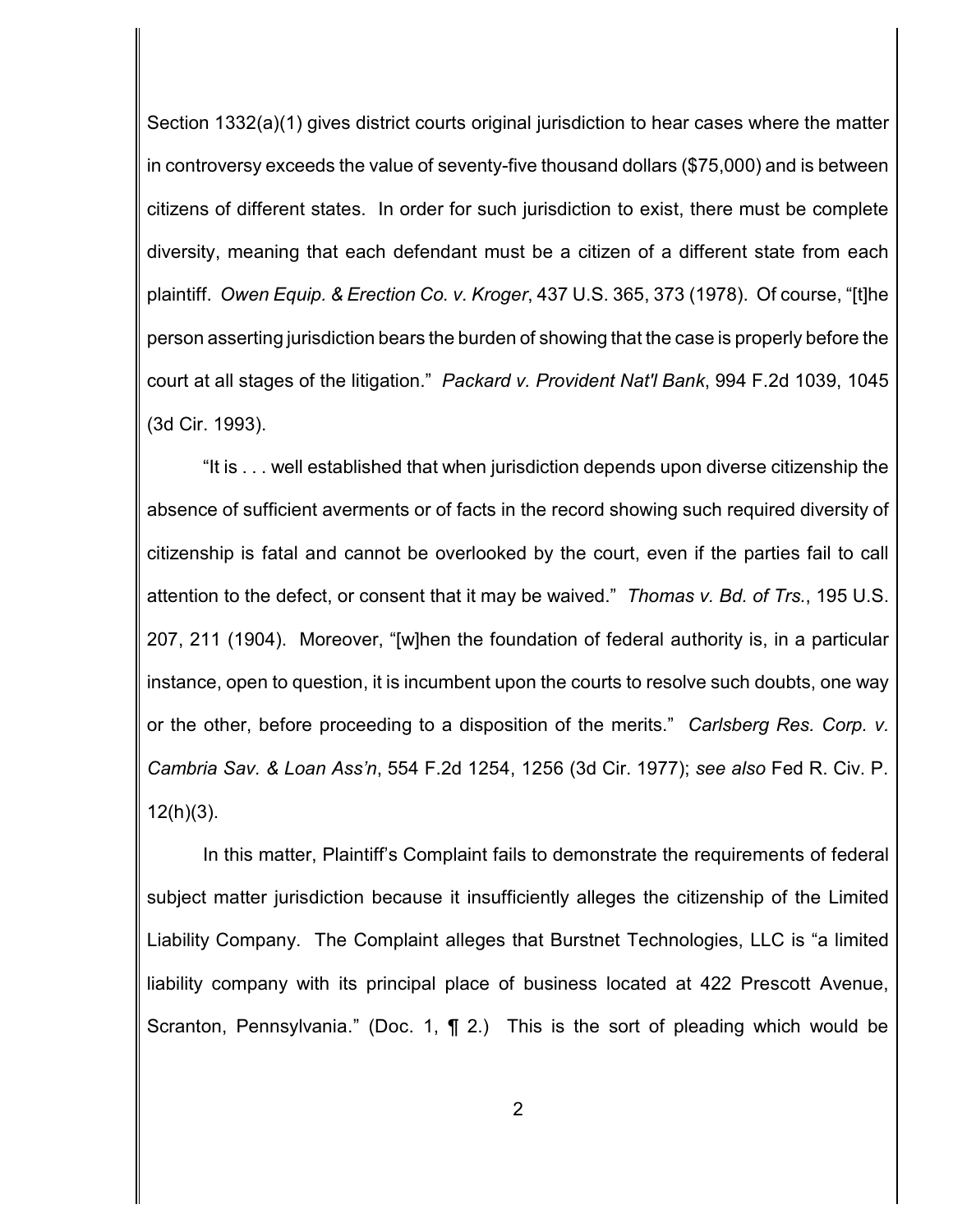appropriate for alleging the citizenship of a corporate defendant. *See* 28 U.S.C. § 1332(c)(1) ("a corporation shall be deemed to be a citizen of every State . . . by which it has been incorporated and of the State . . . where it has its principal place of business."). However, LLC denotes not a corporation, but a limited liability company, and "the citizenship of an LLC is determined by the citizenship of its members." *Zambelli Fireworks Mfg. Co. v. Wood*, 592 F.3d 412, 420 (3d Cir. 2010); *Carden v. Arkoma Assocs.*, 494 U.S. 185, 195 (1990) (quoting *Chapman v. Barney*, 129 U.S. 677, 682 (1889)) (affirming the "oft-repeated rule that diversity jurisdiction in a suit by or against [an artificial] entity depends on the citizenship of 'all the members'"); *see also* 1 Fed. Proc., L. Ed. § 1:176 (2011) (acknowledging that a "limited liability company is a citizen, for purposes of diversity jurisdiction, of each state where its members are citizens.").

Here, the Complaint fails to allege facts regarding the citizenship of the members of Burstnet Technologies, LLC. As such, the Court cannot determine that diversity jurisdiction applies to this entity.

#### **III. Conclusion**

As Plaintiff has not shown that complete diversity of citizenship exists between the parties, the Court cannot determine that subject matter jurisdiction exists and the matter is subject to dismissal pursuant to Federal Rules of Civil Procedure Rule 12(h)(3). However, pursuant to 28 U.S.C. § 1653, Plaintiff will be permitted the opportunity to demonstrate that diversity-of-citizenship jurisdiction exists, thereby saving their Complaint. *See USX Corp. v. Adriatic Ins. Co.*, 345 F.3d 190, 204 (3d Cir. 2003) (noting that Section 1653 gives district courts "the power to remedy inadequate jurisdictional allegations, but not defective